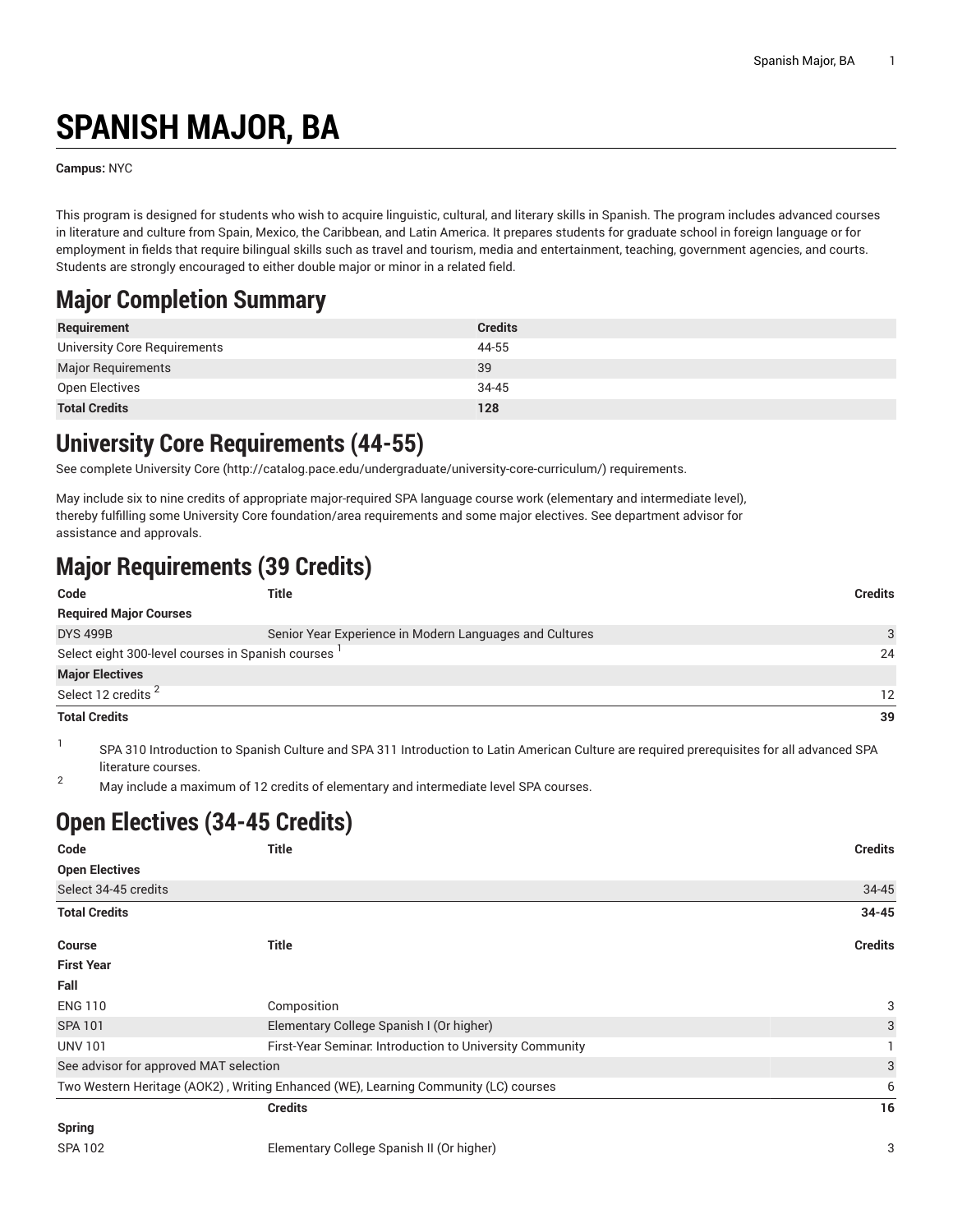| <b>ENG 120</b>                                              | <b>Critical Writing</b>                                                             | $\overline{\mathcal{L}}$  |
|-------------------------------------------------------------|-------------------------------------------------------------------------------------|---------------------------|
| <b>COM 200</b>                                              | <b>Public Speaking</b>                                                              | 3                         |
| One Lab science course                                      |                                                                                     | 3                         |
| <b>CIS 101</b>                                              | Introduction to Computing                                                           | 3                         |
|                                                             | <b>Credits</b>                                                                      | 16                        |
| <b>Second Year</b>                                          |                                                                                     |                           |
| Fall                                                        |                                                                                     |                           |
| <b>SPA 280</b>                                              | Intensive Review of Spanish (Or higher)                                             | 3                         |
| or SPA 263                                                  | or Spanish for Native Speakers                                                      |                           |
| <b>ENG 201</b>                                              | Writing in the Disciplines                                                          | 3                         |
| One Analysis of Human, Social, and Natural Phenomena (AOK5) |                                                                                     | 3                         |
| One World Traditions and Cultures (AOK3) course             |                                                                                     | 3                         |
|                                                             | One Humanistic and Creative Expression (AOK4) course (Writing Enhanced (WE) course) | 3                         |
|                                                             | <b>Credits</b>                                                                      | 15                        |
| <b>Spring</b>                                               |                                                                                     |                           |
| <b>SPA 283</b>                                              | Intermediate Spanish Conversation (Or higher level)                                 | 3                         |
| or SPA 284                                                  | or Intermediate Spanish Composition                                                 |                           |
| One World Traditions and Cultures (AOK3) course             |                                                                                     | 3                         |
| One Humanistic and Creative Expression (AOK4) course        |                                                                                     | 3                         |
|                                                             | One Analysis of Human, Social, and Natural Phenomena (AOK5) course                  | $\ensuremath{\mathsf{3}}$ |
| One Civic Engagement (CE) course                            |                                                                                     | 3                         |
| Open Elective Course                                        |                                                                                     | 3                         |
|                                                             | <b>Credits</b>                                                                      | 18                        |
| <b>Third Year</b>                                           |                                                                                     |                           |
| Fall                                                        |                                                                                     |                           |
| One 300-level or higher elective course in SPA              |                                                                                     | 3                         |
| One 300-level or higher elective course in SPA              |                                                                                     | 3                         |
| Open Elective Course                                        |                                                                                     | 3                         |
| Open Elective Course                                        |                                                                                     | 3                         |
| Open Elective Course                                        |                                                                                     | $\ensuremath{\mathsf{3}}$ |
| Open Elective Course                                        |                                                                                     | 3                         |
|                                                             | <b>Credits</b>                                                                      | 18                        |
| <b>Spring</b>                                               |                                                                                     |                           |
| One 300-level or higher elective course in SPA              |                                                                                     | 3                         |
| One 300-level or higher elective course in SPA              |                                                                                     | 3                         |
| Open Elective Course                                        |                                                                                     | 3                         |
| Open Elective Course                                        |                                                                                     | 3                         |
| Open Elective Course                                        |                                                                                     | 3                         |
|                                                             | <b>Credits</b>                                                                      | 15                        |
| <b>Fourth Year</b>                                          |                                                                                     |                           |
| Fall                                                        |                                                                                     |                           |
| One 300-level or higher elective course in SPA              |                                                                                     | 3                         |
| One 300-level or higher elective course in SPA              |                                                                                     | 3                         |
| Open Elective Course                                        |                                                                                     | 3                         |
| Open Elective Course                                        |                                                                                     | 3                         |
| Open Elective Course                                        |                                                                                     | 3                         |
|                                                             | <b>Credits</b>                                                                      | 15                        |
| <b>Spring</b>                                               |                                                                                     |                           |
| One 300-level or 400-level elective course in SPA           |                                                                                     | 3                         |
| One 300-level or 400-level elective course in SPA           |                                                                                     | 3                         |
| Open Elective Course                                        |                                                                                     | 3                         |
| Open Elective Course                                        |                                                                                     | 3                         |